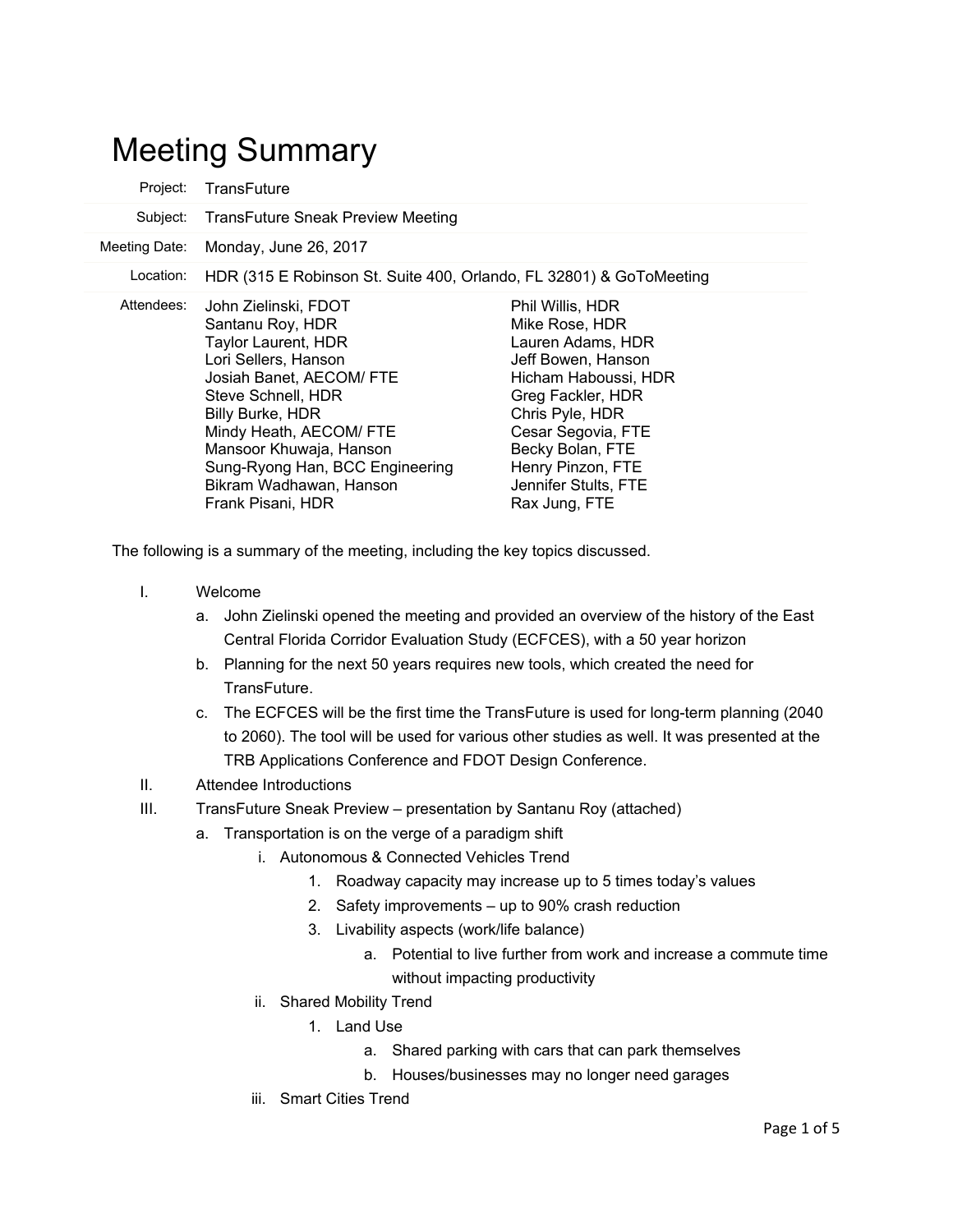- 1. Trending towards increased connectivity
- 2. Transportation technologies and the manner in which transportation is provided is rapidly changing:
	- a. TransitX (being implemented in Chicago)
	- b. Hyperloop
	- c. Straddling Bus
	- d. Freight Airships
	- e. Drone Hubs
- 3. Impacts of transportation technologies are changing
- b. How to Plan for Uncertainty
	- i. Identify future trends and advancements in technology
		- 1. Cutting edge vs. bleeding edge technologies
	- ii. Strive for the optimal adoption point
- c. Why now?
	- i. Moore's Law computer power doubles every two years
	- ii. Market readiness is a leading factor in the speed in which technology is adopted
		- 1. Some degree of AV/CV is present in the market today
- d. Rapidly changing environment creates a decision making challenge
	- i. How do you plan for the unknown?
- e. Introducing TransFuture
	- i. Next generation scenario planning tool
	- ii. Acknowledges uncertainty
	- iii. Planning for multiple futures (scenario based)
	- iv. Explicitly account for uncertainty in future projections
	- v. Support a desirable future by incorporating flexibility
	- vi. Add-on lens to improve decision making
		- 1. Post processing to standard transportation analyses
- f. Planning for Multiple Futures
	- i. The concept is to compare scenarios in order to identify what is plausible, possible, and probable
	- ii. The results of each scenario generate a probability cone with confidence intervals for detailed review of the results
- g. Development Approach
	- i. Identify trends
	- ii. Quantify trends
	- iii. Deterministic to probabilistic
	- iv. Understand uncertainties
	- v. Make informed decisions
	- vi. Implementation plan
- h. Emerging Trends (four primary categories)
	- i. Changing Demographics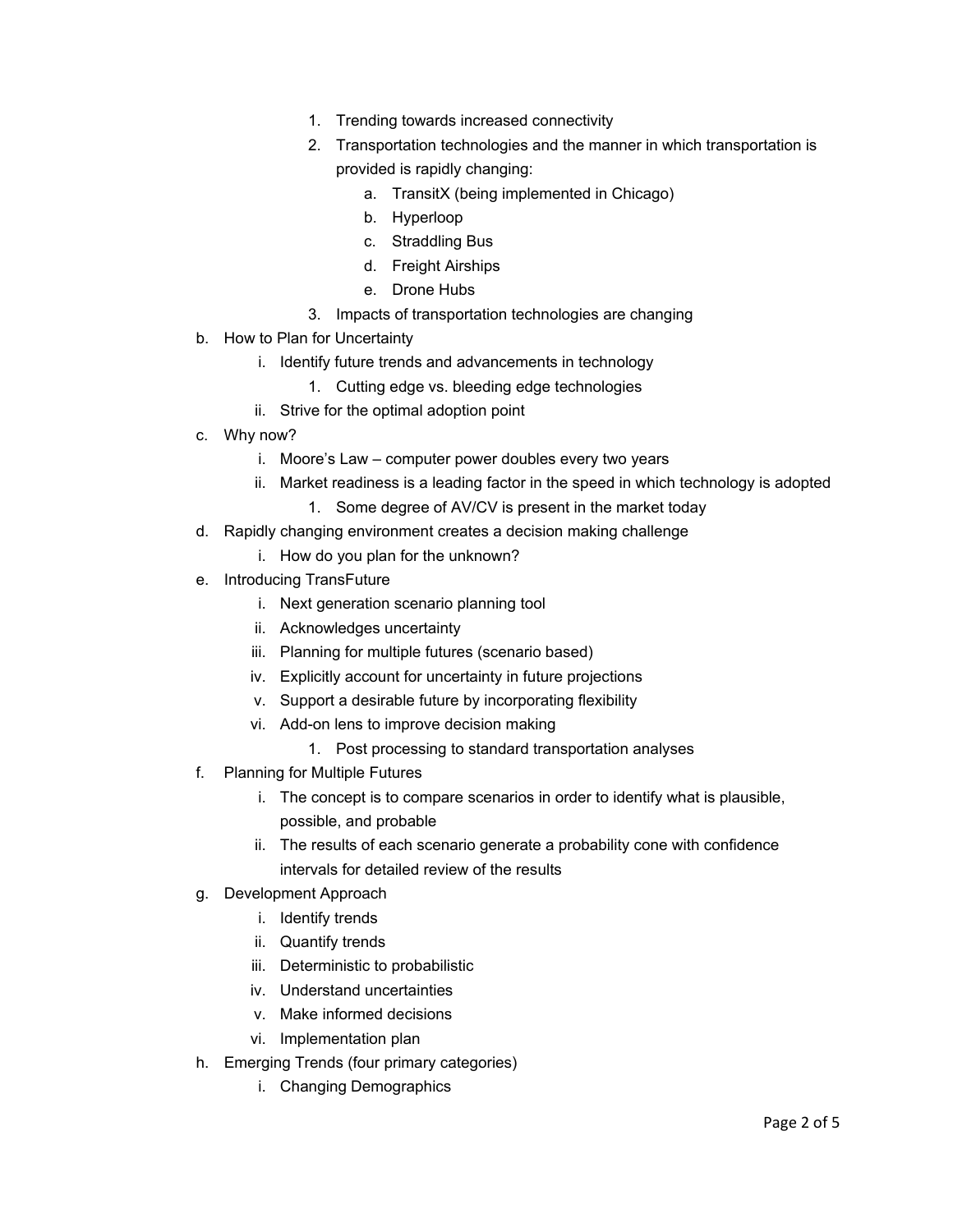- ii. Improved Technology
- iii. Shifting User Preferences
- iv. Improved Travel Options
- v. Examples
	- 1. Santanu provided an example of the capacity and demand increase of AV/CV in the market based on a literature review
	- 2. John noted that the ECFCES will use the CFX model to 2040, as they are most likely to build any new facilities to come out of the study
		- a. The model is new, refined version of DW model
- i. Conceptual Framework
	- i. Input regional travel demand model files and define scenarios
	- ii. Processing regression analysis, elasticity analysis, Monte Carlo Simulation
	- iii. End result: probabilistic results and confidence intervals, scenario comparison, facility footprint
- j. Methodology Framework
	- i. Monte Carlo Simulation accounts for uncertainty through jointly determined probabilities
	- ii. N-dimensional surface to identify the optimal point of equilibrium of supply and demand
- k. Hypothetical Corridor Analysis
	- i. Baseline Scenario
		- 1. The sample corridor would need 8 lanes in 2045 and then 10 lanes by 2056.
	- ii. TransFuture Build Scenario
		- 1. Include potential impacts of AV/CV and aging population on the sample corridor
		- 2. Outputs a range of travel demand based on the analysis with confidence intervals for detailed analysis
			- a. Aging population reduced demand
			- b. AV/CV implementation increased capacity and increased demand
			- c. Results: only 8 lanes are needed
- l. New Paradigm
	- i. Cost savings by not overbuilding projects
	- ii. Preserve ROW for potential future need
	- iii. Invest in technology future proof investments
		- 1. Fiber optic cables, power, machine vision (reference markers, data management
- IV. TransFuture Demonstration Frank Pisani provided a demo via GoToMeeting
	- a. New planning tool that will extend the value of the travel demand model and assess an unpredictable future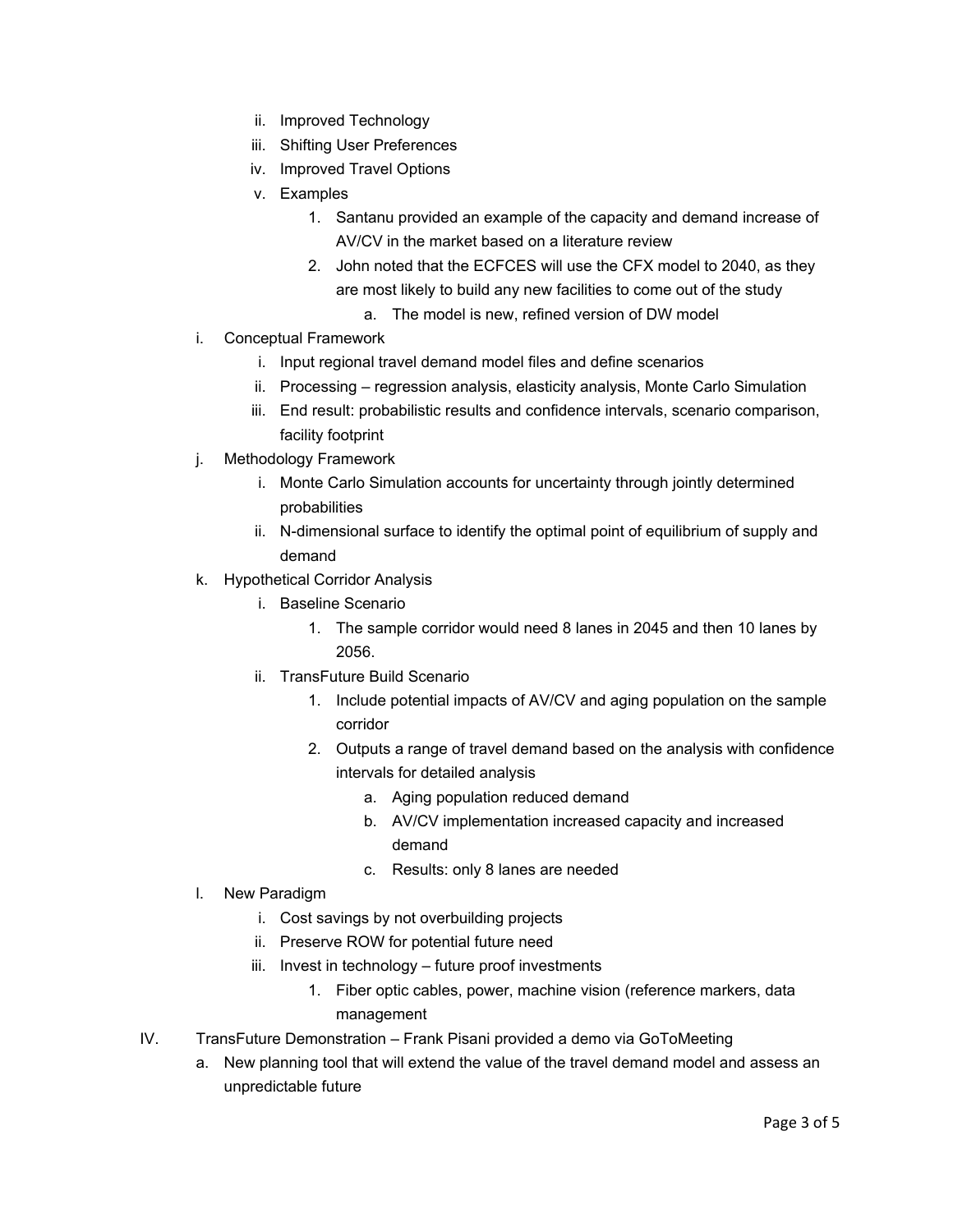- b. Overview of tool navigation
	- i. Process flowchart for tool is located on the launch page
	- ii. Log-in based
	- iii. Cloud-based computing
	- iv. Map based interface with pre-loaded roadway segments. The user can:
		- 1. Search or direct-click to select roadway segments
		- 2. Select multiple, discrete corridor segments
		- 3. Modify baseline input volumes (AADT) and lane numbers in input assumptions
	- v. Once the baseline inputs are in the tool, the next screen allows the user to identify the trends needed for the analysis
		- 1. Users can slide the dial on percentage of impact of the preloaded trends for multiple years between now and 2060
			- a. Preloaded trends include: aging population, workforce automation, urban living, online shopping, etc.
		- 2. Sources for the background for each trend are made available in the tool as well, by selecting "View Source"
	- vi. Results
		- 1. Series of graphs to provide analysis on how results are impacted by the trends over time
	- vii. User can run and save multiple scenarios within the tool and compare them
- V. TransFuture Demonstration Discussion
	- a. Discussion was held about the mix of traffic, such as truck percentage, as an input
		- i. This does not impact the analysis. TransFuture accounts for volume, not volume type at this point
	- b. Josiah noted that anything included in the Turnpike model is cost feasible (did not include any items that were not considered cost feasible)
		- i. Turnpike model doesn't include the new corridors because they have not yet been shown to be cost feasible
		- ii. Land Use (2040 LRTP) and development trends are included in the model
	- c. It was requested that TransFuture report the length of the roadway segments selected for analysis
	- d. The user can view the source of the default variables for the trend analysis by selecting the "View Source" button
		- i. Links are provided to directly connect to the original source documents.
- VI. Open Discussion
	- a. The individual scenario baseline is the original model file input into TransFuture
		- i. The TransFuture analysis is a post-process to the model files, and is based on the original model file for the specific project
	- b. Trip generation and capacity are the two major components for future roadway demand analysis, typically to 2040, and long term 2060